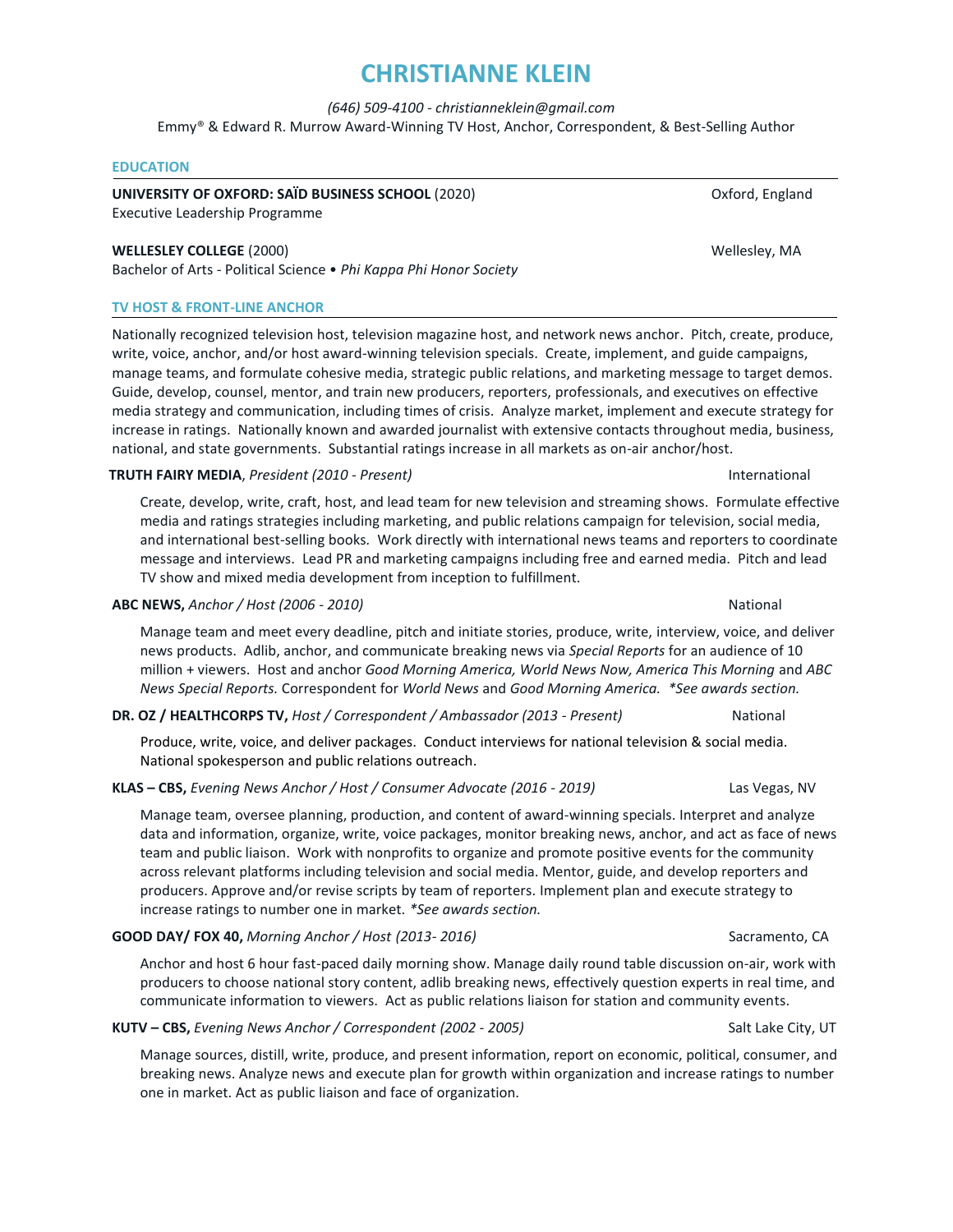# **CHRISTIANNE KLEIN**

#### **POLITICAL CORRESPONDENT, ANCHOR, AND ANALYST**

Extensive nationally recognized experience as a political correspondent and analyst. Specialist in policy communications, analysis, strategy, and expert in government, economic, and business relations. Analyze, dissect, and communicate impact of political, economic, business, and health policy and news. Unparalleled network of sources in business and government organizations on a federal, state, and international level.

#### **ABC NEWS,** *Political Correspondent (2006-2010)* National

Gather, interpret, present facts, and distill information, interview high-profile individuals, analyze technical, political, and economic data in real time and communicate that information seamlessly to millions of viewers. Host and anchor *Good Morning America, World News Now, America This Morning* and *ABC News Special Reports.* Correspondent for *World News and Good Morning America. \*See awards section.*

# **WJLA – ABC**, *Weekend Anchor & Political Correspondent (2005-2006)* Washington, DC

Manage sources, distill, write, produce, plan, and present information for a regional and national audience, report on White House, Capitol Hill, and political breaking news. Identify and manage issues in a fast-paced environment. *\*See awards section.*

#### **SAM AANESTAD FOR SENATE,** *Executive Director of Communications (2002)* Regional

Manage team to initiate, formulate, craft, and implement winning communications message, guide candidate for Senate on effective media communication and strategy for media interviews and debates. Develop and deliver coherent and effective media and public strategy to defeat opponents while turning out the vote. Organize and promote message of candidate via friendly campaign surrogates. *\*Candidate won the election.*

# **POLITICALLY INCORRECT WITH BILL MAHER,** *Policy Expert and Panelist (2002-2003)* National

ABC Network, *Policy Expert* and *Panelist*, Several Episodes

#### **EXECUTIVE PRODUCER & ANCHOR**

**ESTATE OF WONDER,** *Creator / Executive Producer / Host (2015)*National

Pitch and sell show to national television groups. Organize and manage full production team from photographers to talent to audio to editors. Create, write, host, and work with editors to ensure vision is communicated for show.

**KNVN – NBC,** *Executive Producer / Evening News Anchor (2000 - 2002)* Chico, CA

Manage news team, produce, write, edit, and anchor daily news programs while maintaining deadlines and staying within strict guidelines for timed show to the exact second. Act as public and community liaison. Work with news director to develop producers and reporters.

# **AWARDS & PROFESSIONAL ACHIEVEMENT**

Emmy® Award- Winner- Anchor- News Special 2017 Emmy® Award- Anchor- Evening News Large Market 2019 (Nomination) Emmy® Award- Anchor- Team Coverage 2019 (Nomination) Emmy® Award- Anchor- Evening News Large Market 2018 (Nomination) Edward R. Murrow Award - Winner- ABC News- Overall Excellence- 2008 Edward R. Murrow Award - Winner- Spot News Coverage- 2007 Silver State Award- Winner- Anchor- Evening News 2017 Silver State Award- Winner- Anchor- Evening News 2018

# **AUTHOR – BOOKS / RECENT ARTICLES**

Anna and the Germ that Came to Visit. Las Vegas, NV: Truth Fairy Media. 2020 \**International Best-Seller*